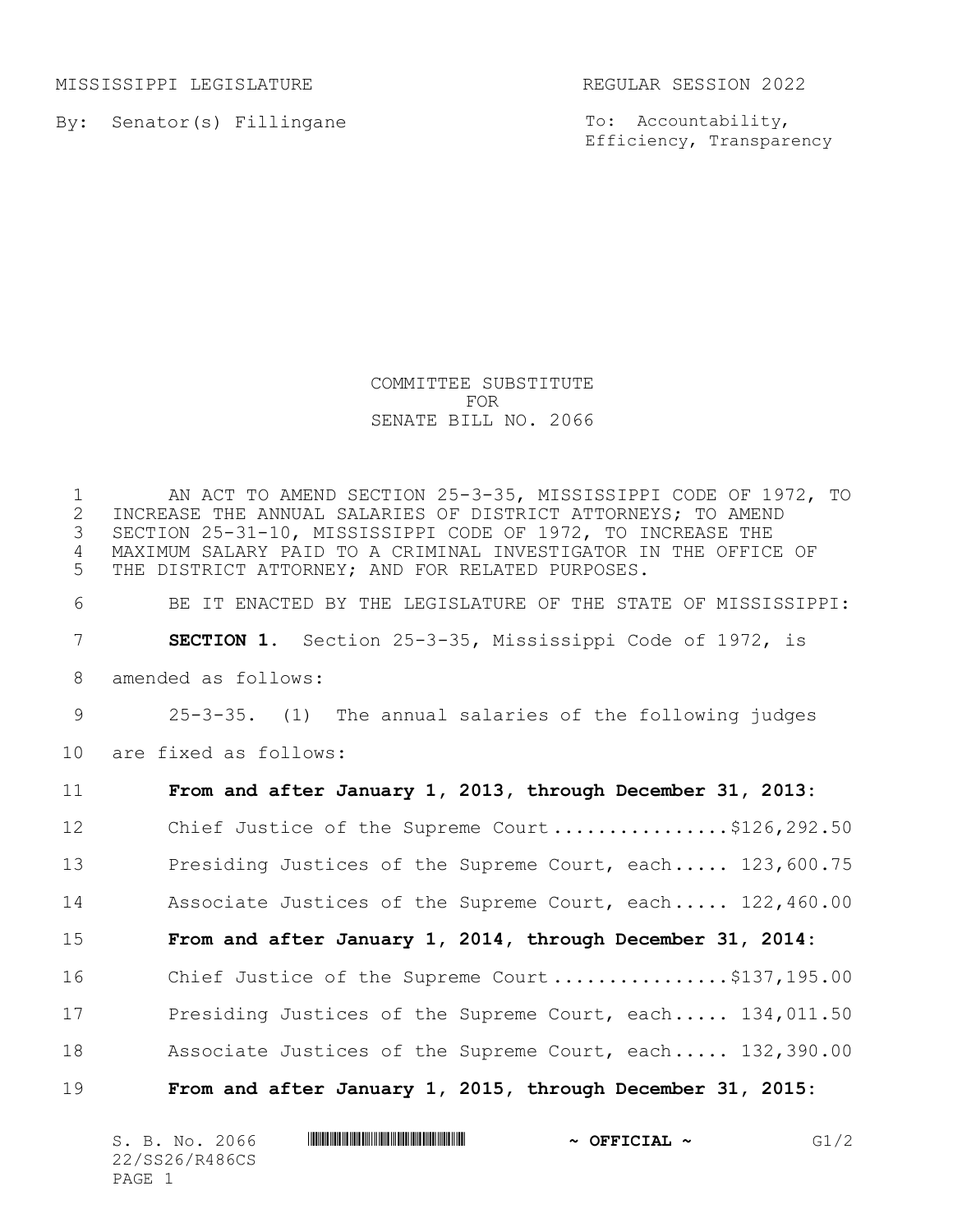20 Chief Justice of the Supreme Court ................\$148,097.50 21 Presiding Justices of the Supreme Court, each..... 144,422.25 22 Associate Justices of the Supreme Court, each..... 142,320.00

 **From and after January 1, 2016:**

24 Chief Justice of the Supreme Court .................\$159,000.00 25 Presiding Justices of the Supreme Court, each..... 154,833.00 26 Associate Justices of the Supreme Court, each..... 152,250.00 There are imposed upon the Supreme Court justices the extra duties of taking all necessary action to promote judicial education in schools, intervention courts, electronic filing and case management systems as developed by the Administrative Office of Courts, or such other additional duties as may be assigned by the Chief Justice of the Supreme Court. For such extra services each justice, from and after January 1, 2013, shall receive a sum sufficient to aggregate, per annum, the salaries set forth in this subsection (1).

 The fixed salaries in this subsection (1) shall be paid from the State General Fund and from the Judicial System Operation Fund created under Section 9-21-45. No less than: One Hundred Fifteen Thousand Three Hundred Ninety Dollars (\$115,390.00) of the Chief Justice's salary in this subsection (1), One Hundred Thirteen Thousand One Hundred Ninety Dollars (\$113,190.00) of the salary of a presiding justice in this subsection (1), and One Hundred Twelve Thousand Five Hundred Thirty Dollars (\$112,530.00) of the salary of an associate justice in this subsection (1) shall be paid from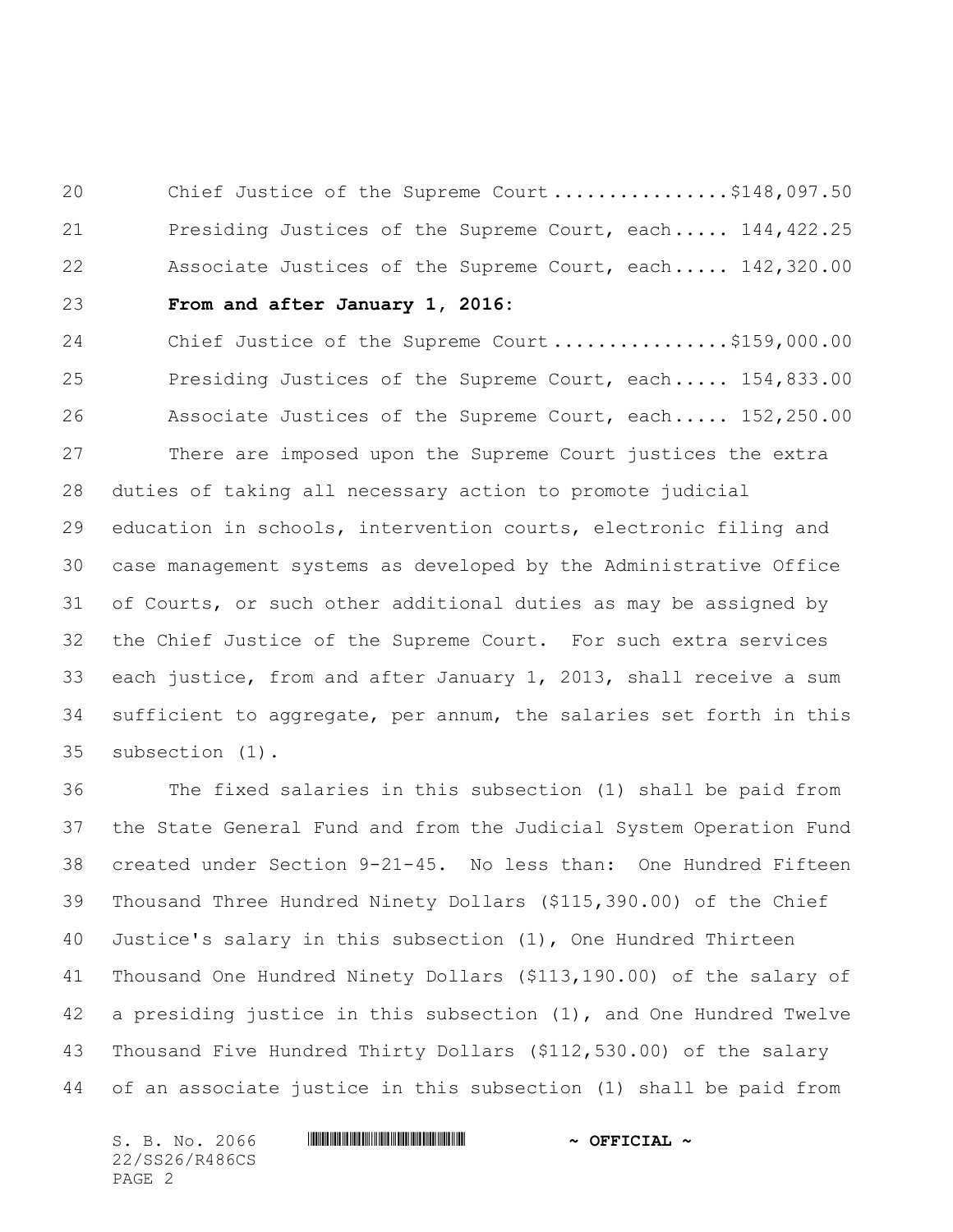General Fund monies; in addition, the Legislature shall appropriate annually from the Judicial System Operation Fund a sum sufficient to increase the salary of the Chief Justice, a presiding justice and an associate justice to the levels set forth in this subsection (1).

 The fixed salaries as specified in this subsection (1) shall be the exclusive and total compensation which can be reported to the Public Employees' Retirement System for retirement purposes; however, any judge in office on December 31, 2003, may continue to report his expense allowance as part of his compensation for retirement purposes.

 (2) The annual salaries of the judges of the Court of Appeals of Mississippi are fixed as follows:

 **From and after January 1, 2013, through December 31, 2013:** 59 Chief Judge of the Court of Appeals................\$117,992.00 60 Associate Judges of the Court of Appeals, each.... 114,994.25  **From and after January 1, 2014, through December 31, 2014:** 62 Chief Judge of the Court of Appeals ...............\$127,854.00 63 Associate Judges of the Court of Appeals, each.... 124,938.50  **From and after January 1, 2015, through December 31, 2015:** 65 Chief Judge of the Court of Appeals ...............\$137,716.00 66 Associate Judges of the Court of Appeals, each.... 134,882.75  **From and after January 1, 2016:** 68 Chief Judge of the Court of Appeals...............\$147,578.00

69 Associate Judges of the Court of Appeals, each.... 144,827.00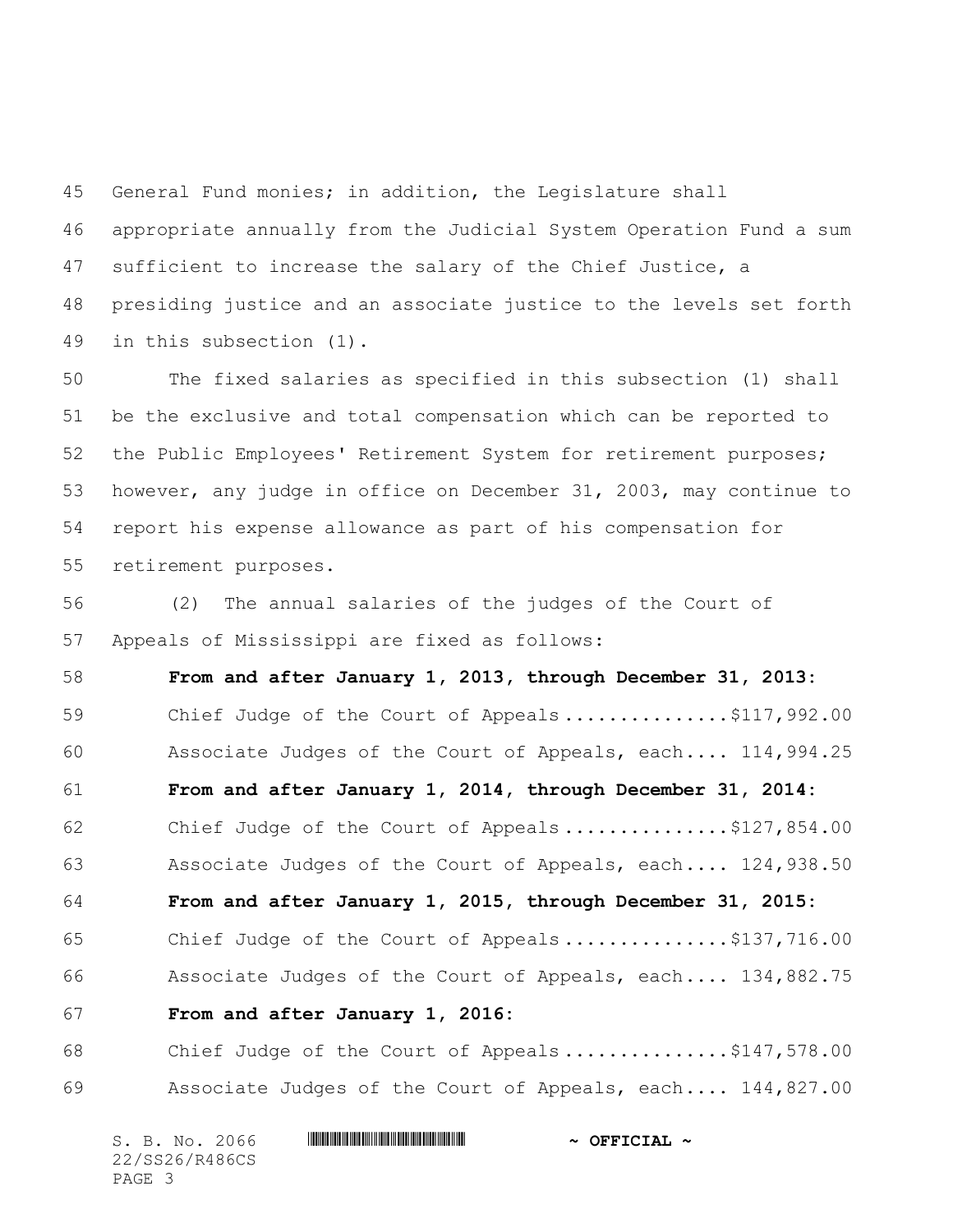From and after January 1, 2013, each judge shall receive a sum sufficient to aggregate, per annum, the salaries set forth in this subsection (2).

 The fixed salaries in this subsection (2) shall be paid from the State General Fund and from the Judicial System Operation Fund created under Section 9-21-45. No less than One Hundred Eight Thousand One Hundred Thirty Dollars (\$108,130.00) of the Chief Judge's salary in this subsection (2) shall be paid from General Fund monies; in addition, the Legislature shall appropriate annually from the Judicial System Operation Fund a sum sufficient to increase the Chief Judge's salary to the level set forth in this subsection (2). No less than One Hundred Five Thousand Fifty Dollars (\$105,050.00) of the salary of an associate judge in this subsection (2) shall be paid from General Fund monies; in addition, the Legislature shall appropriate annually from the Judicial System Operation Fund a sum sufficient to increase the salary of an associate judge to the level set forth in this subsection (2).

88 The fixed salaries as specified in this subsection (2) shall be the exclusive and total compensation which can be reported to 90 the Public Employees' Retirement System for retirement purposes; however, any judge in office on December 31, 2003, may continue to report his expense allowance as part of his compensation for retirement purposes.

22/SS26/R486CS PAGE 4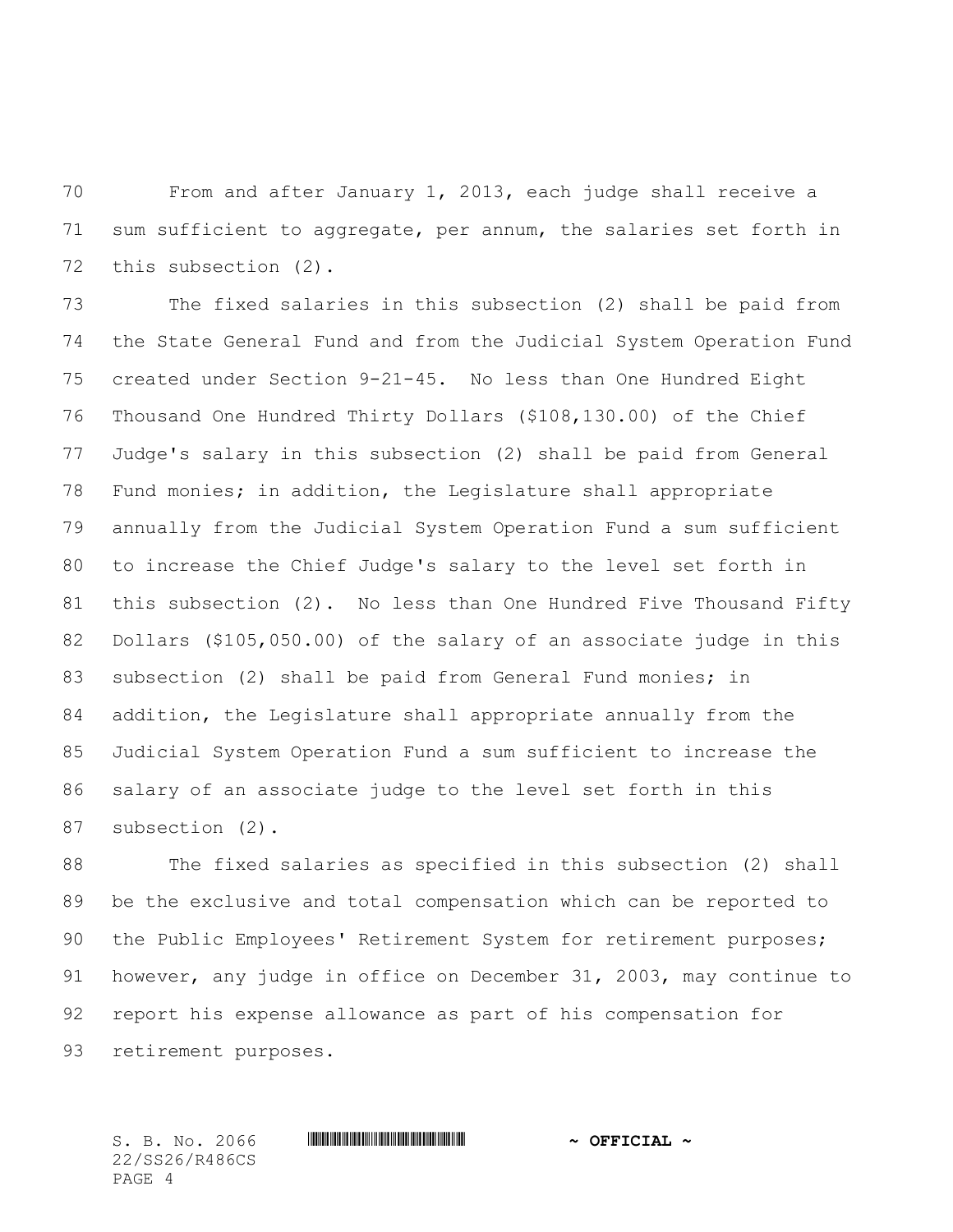(3) The annual salaries of the chancery and circuit court judges are fixed as follows:

 **From and after January 1, 2013, through December 31, 2013:** 97 Chancery Judges, each .................................\$112,127.50 98 Circuit Judges, each ................................... 112,127.50  **From and after January 1, 2014, through December 31, 2014:** 100 Chancery Judges, each ................................\$120,085.00 101 Circuit Judges, each .................................. 120,085.00  **From and after January 1, 2015, through December 31, 2015:** 103 Chancery Judges, each ................................\$128,042.50 104 Circuit Judges, each .............................. 128,042.50

## **From and after January 1, 2016:**

| 106 | Chancery Judges, each \$136,000.00 |  |
|-----|------------------------------------|--|
| 107 | Circuit Judges, each  136,000.00   |  |

 In addition to their present official duties, the circuit and chancery judges shall take necessary action to promote judicial education in schools, intervention courts, electronic filing and case management systems as developed by the Administrative Office of Courts, or such other additional duties as may be assigned by the Chief Justice of the Supreme Court. For such extra services each judge, from and after January 1, 2013, shall receive a sum sufficient to aggregate, per annum, the salaries set forth in this subsection (3).

 The fixed salaries in this subsection (3) shall be paid from the State General Fund and from the Judicial System Operation Fund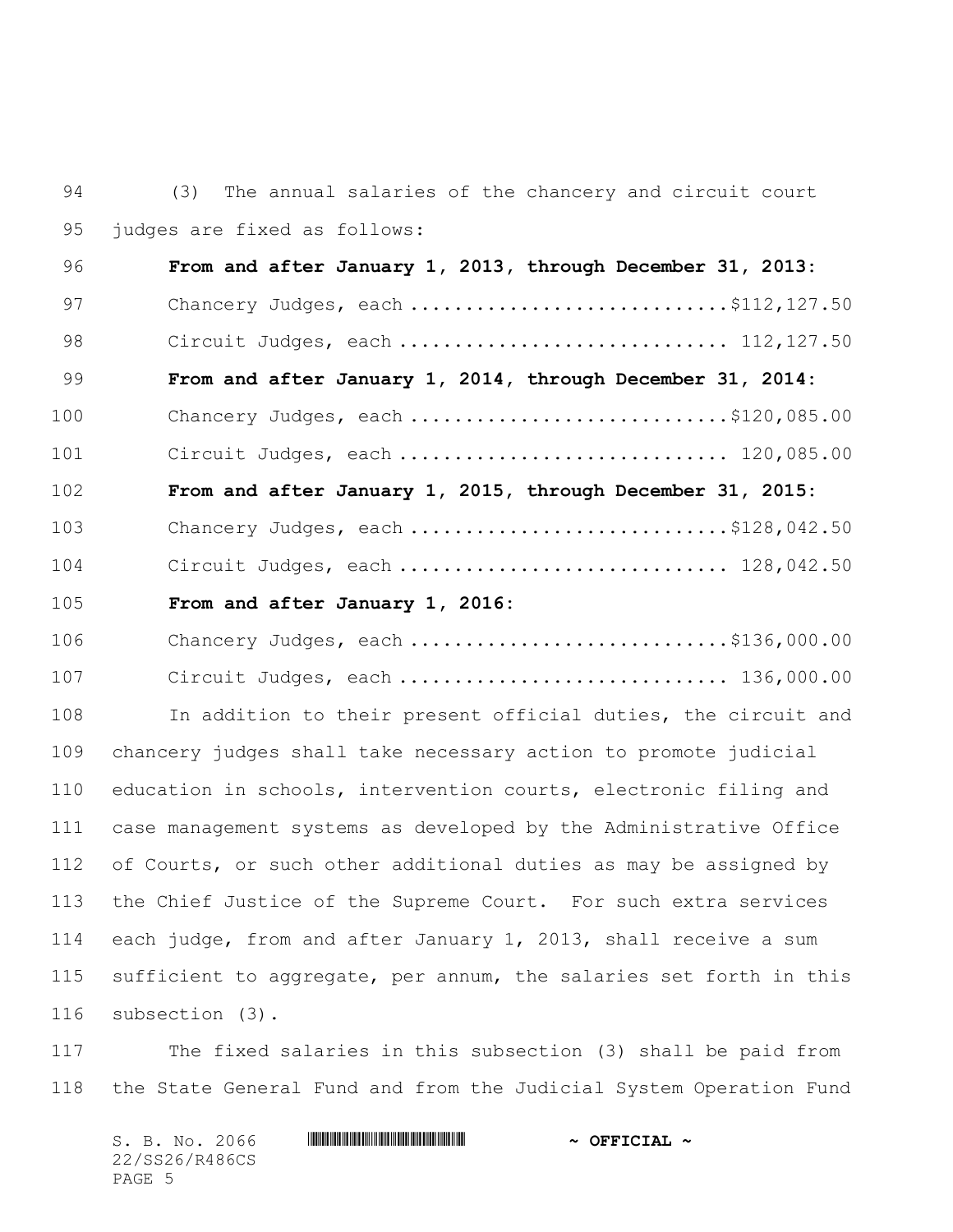created under Section 9-21-45. No less than One Hundred Four Thousand One Hundred Seventy Dollars (\$104,170.00) of the salary of a chancery or circuit judge in this subsection (3) shall be paid from General Fund monies; in addition, the Legislature shall appropriate annually from the Judicial System Operation Fund a sum sufficient to increase the salary of a chancery or circuit judge to the levels set forth in this subsection (3).

 (4) From and after January 1, 2019, and every four (4) years 127 thereafter, the annual salaries of the judges in subsections (1), (2) and (3) shall be fixed at the level of compensation recommended by the State Personnel Board according to the board's most recent report on judicial salaries, as required under Section 25-9-115, to the extent that sufficient funds are available. The annual salaries fixed in accordance with this subsection (4) shall not become effective until the commencement of the next immediately succeeding term of office.

 (5) The Supreme Court shall prepare a payroll for chancery judges and circuit judges and submit such payroll to the Department of Finance and Administration.

 (6) The annual salary of the full-time district attorneys shall be:

 **From and after January 1, 2013, through December 31, 2013:** One Hundred Three Thousand Three Hundred Twenty-two Dollars (\$103,322.00).

**From and after January 1, 2014, through December 31, 2014:**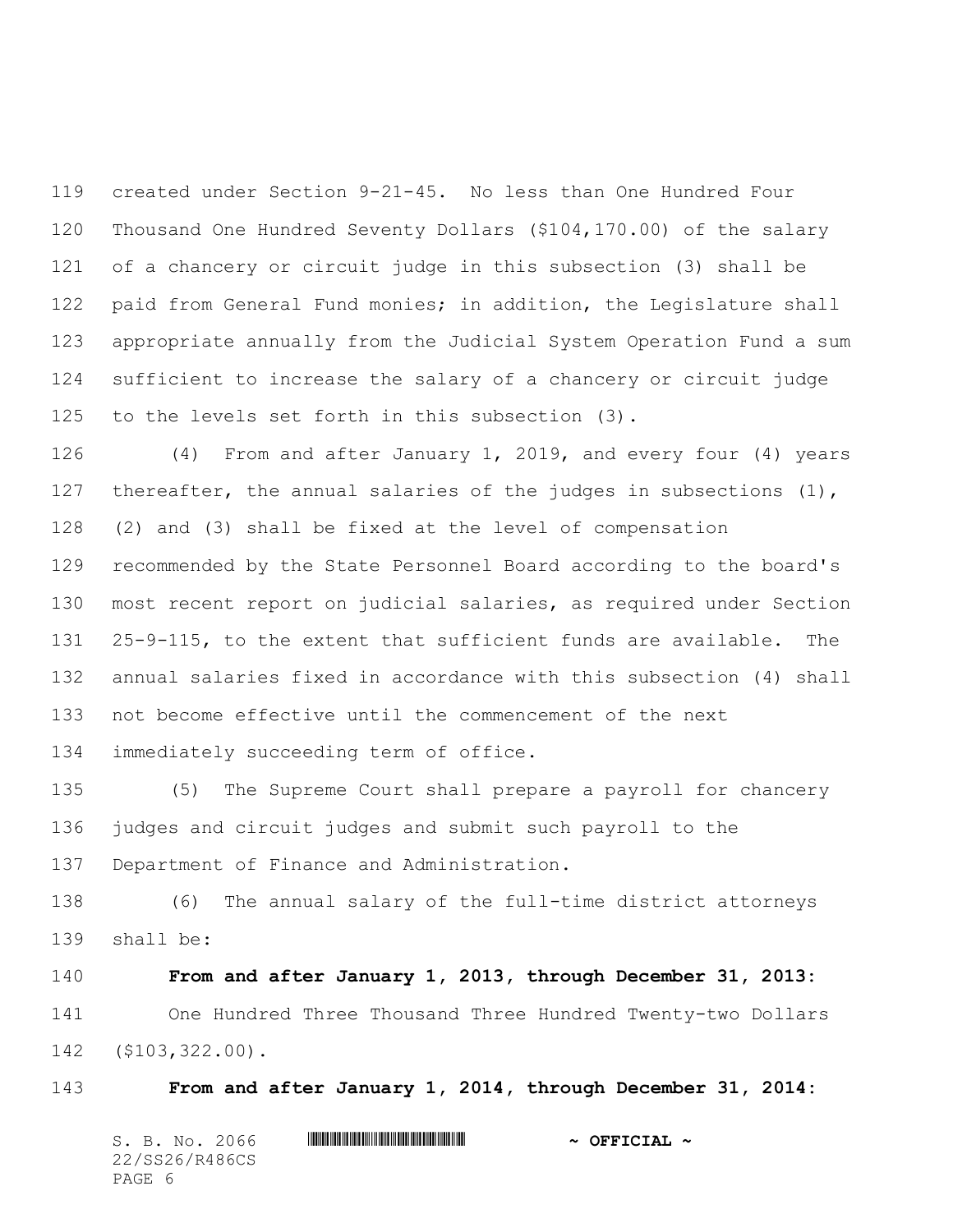One Hundred Ten Thousand Eight Hundred Forty-eight Dollars (\$110,848.00).

 **From and after January 1, 2015, through December 31, 2015:** One Hundred Eighteen Thousand Three Hundred Seventy-four Dollars (\$118,374.00).

 **From and after January 1, 2016, through December 31, 2022:** One Hundred Twenty-five Thousand Nine Hundred Dollars (\$125,900.00).

## **From and after January 1, 2023:**

One Hundred Thirty-four Thousand Dollars (\$134,000.00).

 (7) The annual salary of the full-time legal assistants shall be not less than Fifteen Thousand Dollars (\$15,000.00) nor more than eighty percent (80%) of the salary of the district attorney for legal assistants who have been licensed to practice law for five (5) years or less; eighty-five percent (85%) of the salary of the district attorney for legal assistants who have been licensed to practice law for at least five (5) years but less than fifteen (15) years; and ninety percent (90%) of the salary of the district attorney for legal assistants who have been licensed to practice law for at least fifteen (15) years or more.

 **SECTION 2.** Section 25-31-10, Mississippi Code of 1972, is amended as follows:

 **[Until January 1, 2023, this section shall read as follows:]** 25-31-10. (1) Any district attorney may appoint a full-time criminal investigator.

|        |  | S. B. No. 2066 | $\sim$ OFFICIAL $\sim$ |
|--------|--|----------------|------------------------|
|        |  | 22/SS26/R486CS |                        |
| PAGE 7 |  |                |                        |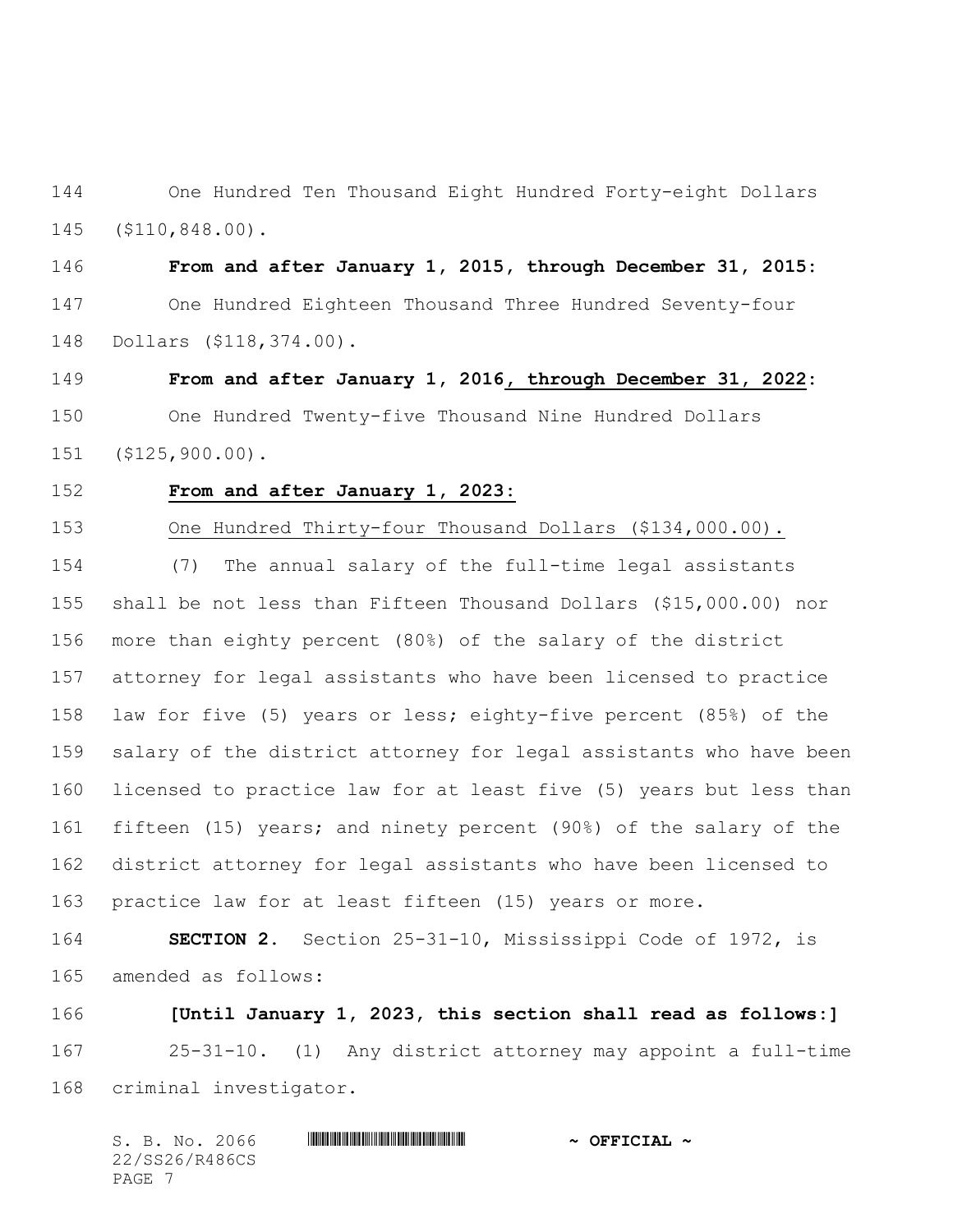(2) The district attorneys of the Third, Fifth, Ninth, Tenth, Eleventh, Twelfth, Thirteenth, Fourteenth, Fifteenth, Sixteenth, Seventeenth and Twentieth Circuit Court Districts may appoint one (1) additional full-time criminal investigator for a total of two (2) full-time criminal investigators.

 (3) The district attorneys of the First, Second, Fourth, Seventh and Nineteenth Circuit Court Districts may appoint two (2) additional full-time criminal investigators for a total of three (3) full-time criminal investigators.

 (4) No district attorney or assistant district attorney shall accept any private employment, civil or criminal, in any matter investigated by such criminal investigators.

 (5) The full and complete compensation for all public duties rendered by said criminal investigators shall be not more than **\* \* \*** Sixty-three Thousand Dollars (\$63,000.00) per annum, to be determined at the discretion of the district attorney based upon the qualifications, education and experience of the criminal investigator, plus necessary travel and other expenses, to be paid in accordance with Section 25-31-8. However, the maximum salary under this subsection for a criminal investigator who has a law degree may be supplemented by the district attorney from other available funds, but not to exceed the maximum salary for a legal assistant to a district attorney.

 (6) Any criminal investigator may be designated by the district attorney to attend the Law Enforcement Officers Training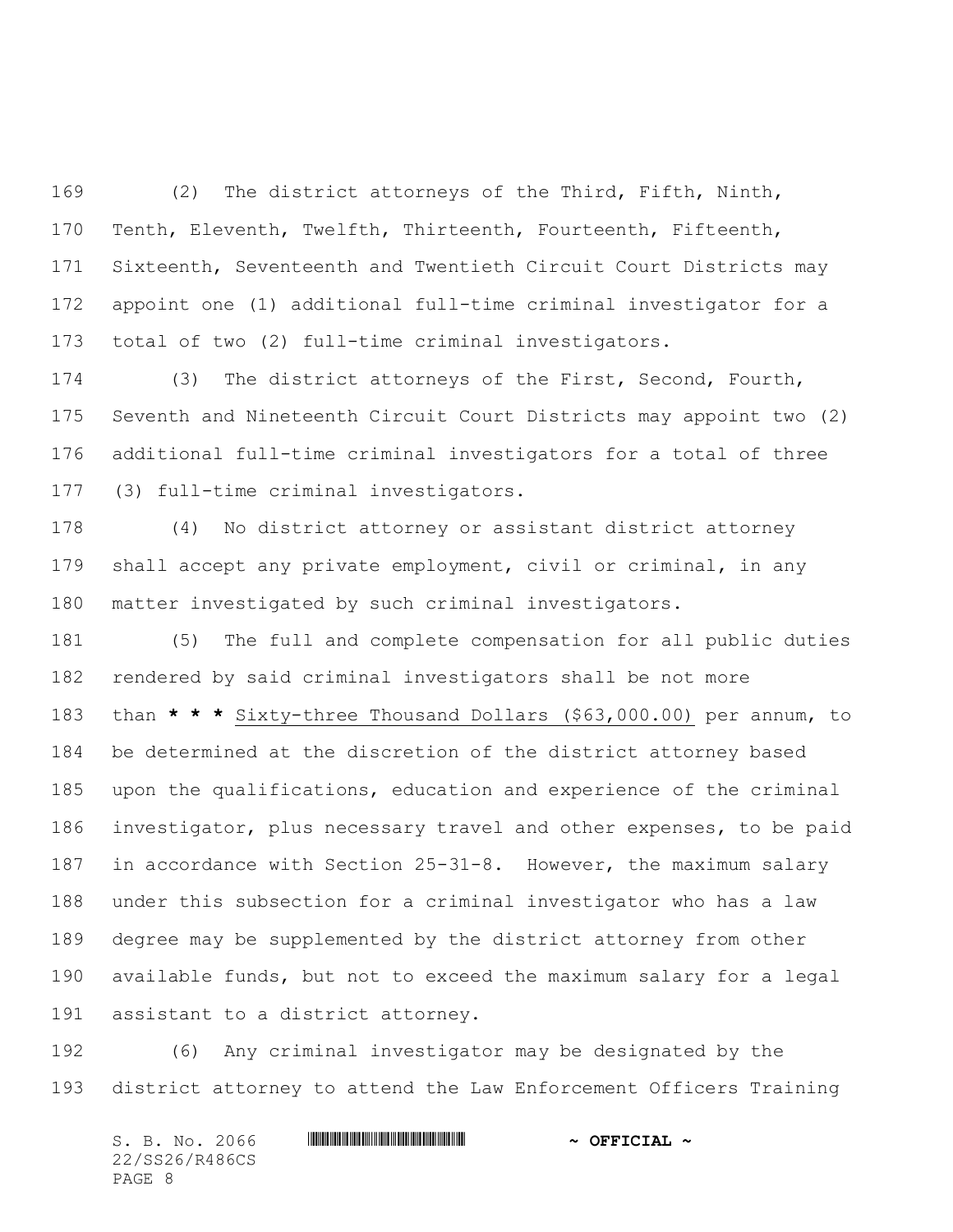Program set forth in Section 45-6-1 et seq., Mississippi Code of 1972. The total expenses associated with attendance by criminal investigators at the Law Enforcement Officers Training Program shall be paid out of the funds of the appropriate district attorney.

 (7) The district attorney shall be authorized to assign the duties of criminal investigators regardless of the source of funding for such criminal investigators.

 **[From and after January 1, 2023, this section shall read as follows:]**

 25-31-10. (1) Any district attorney may appoint a full-time criminal investigator.

 (2) The district attorneys of the Third, Fifth, Ninth, Tenth, Eleventh, Twelfth, Thirteenth, Fourteenth, Fifteenth, Sixteenth, Seventeenth, Twentieth and Twenty-third Circuit Court Districts may appoint one (1) additional full-time criminal investigator for a total of two (2) full-time criminal investigators.

 (3) The district attorneys of the First, Second, Fourth, Seventh and Nineteenth Circuit Court Districts may appoint two (2) additional full-time criminal investigators for a total of three (3) full-time criminal investigators.

 (4) No district attorney or assistant district attorney shall accept any private employment, civil or criminal, in any matter investigated by such criminal investigators.